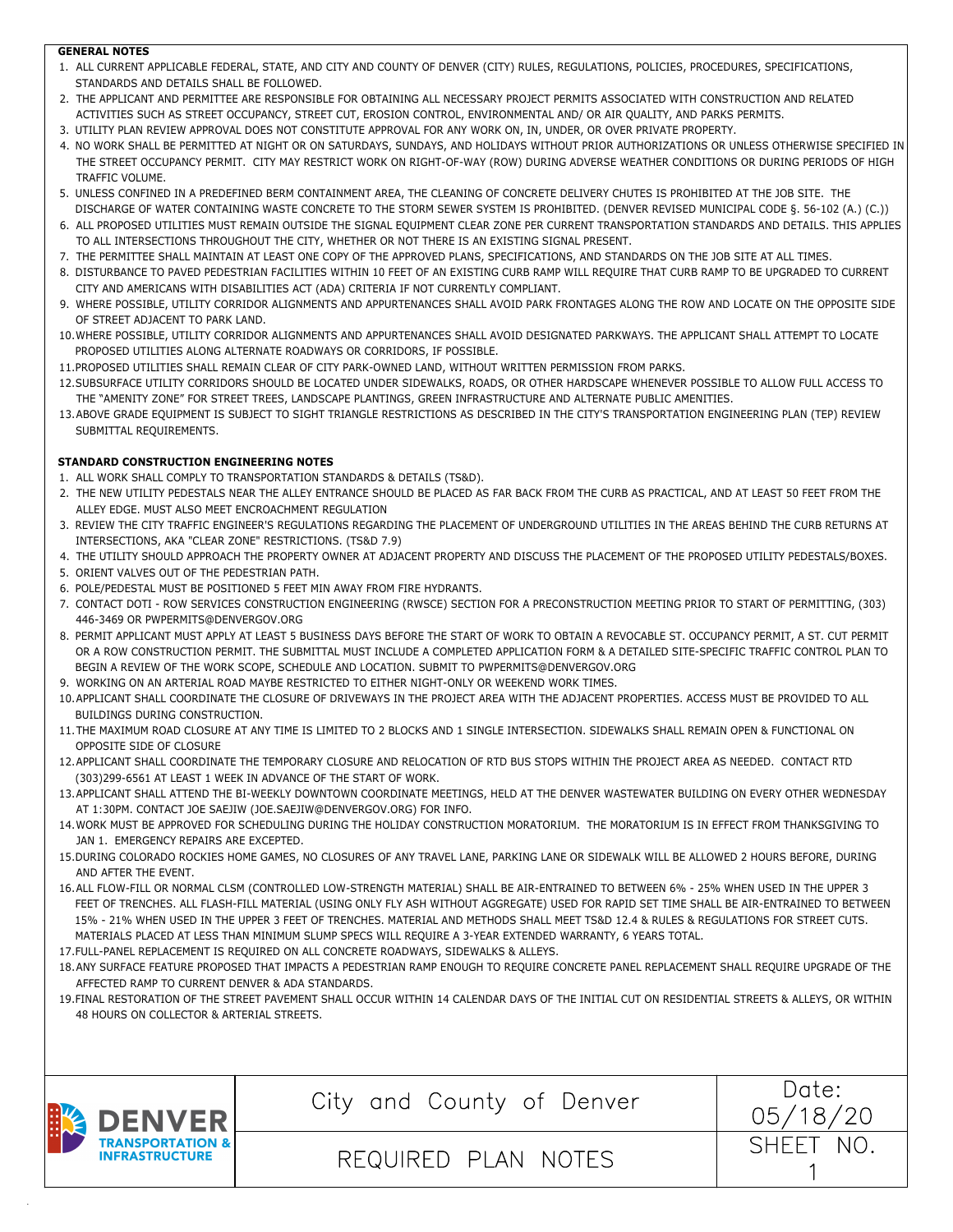# **STANDARD CONSTRUCTION ENGINEERING NOTES** (CONT'D)

- 20.THE USE OF STEEL PLATES TO COVER EXCAVATIONS ON ROADWAYS ISN'T ALLOWED FROM 9/1 TO 4/30. SPECIAL PERMISSION BY THE CITY MAYBE GIVEN WHEN SNOW IS NOT FORECASTED BEFORE FINAL RESTORATION WILL OCCUR. ON CONCRETE ROADS, THE PLATE SHALL BE RAMPED WITH ASPHALT FOR A MINIMUM 24-INCH WIDTH AROUND THE EDGE OF THE PLATE. ON ASPHALT ROADS, PLATES SHALL BE RECESSED A MINIMUM 1.5-INCH DEEP AND AT LEAST A MINIMUM 18-INCH WIDTH AROUND THE EXCAVATION. ADDITIONAL METHODS OF SECURING THE PLACE FROM MOVEMENT MAY BE REQUIRED BY THE CITY. THE CONTRACTOR SHALL DESIGNATE AND SUPPLY THE CONTACT INFORMATION FOR A RESPONSIBLE PARTY TO BE AVAILABLE AS A 24-HOUR CONTACT DURING PLATE USE.
- 21.MORATORIUM ROADS ARE ASPHALT ROADS RESURFACED IN THE PAST 3 YEARS. STREET CUTS ON THESE ROADS SHALL BE MILLED A MINIMUM OF 50 FEET IN EACH DIRECTION OF THE EXCAVATION AND OVERLAID FROM CURB-TO-CURB OR CURB-TO-CENTER LINE OF STREET. SEE TS&D 12.2.

# **UTILITY NOTES**

- 1. **CAUTION**: PRIOR TO DATE OF CONSTRUCTION, THE PERMITTEE SHALL VERIFY EXISTING UTILITIES WITH THE UTILITY NOTIFICATION CENTER OF COLORADO (UNCC OR COLORADO 811) AND/OR UTILITY COMPANIES. THE PERMITTEE SHALL VERIFY EXISTENCE, SIZE, AND LOCATION OF EXISTING UTILITIES AND FACILITIES PRIOR TO CONSTRUCTION AND SHALL NOTIFY THE ENGINEER OF ANY DISCREPANCIES. CALL 811 OR VISIT HTTPS://COLORADO811.ORG.
- 2. PRIOR TO COMMENCEMENT OF CONSTRUCTION, THE PERMITTEE SHALL CONTACT ALL AFFECTED OR NEARBY UTILITIES TO COORDINATE WORK TO BE PERFORMED AND PROPOSED SCHEDULING.
- 3. THE APPLICANT SHALL CORRECTLY SHOW ON SUBMITTED DRAWINGS THE LOCATIONS OF ALL UTILITIES IN THE VICINITY WHERE THE APPLICANT MAY BORE, TRENCH, EXCAVATE, AND INSTALL FACILITIES, CONDUIT, FIBER, FIBER ENCLOSURES, VAULTS, AND HANDHOLDS. IN THE EVENT THAT THE FACILITIES, CONDUIT RUN, FIBER ENCLOSURES, VAULTS, OR HANDHOLDS ARE LOCATED WITHIN THE 10 FEET OF ANY UTILITY, THE APPLICANT SHALL BE RESPONSIBLE FOR THE DESIGN AND INSTALLATION THAT WILL PREVENT DAMAGE TO THE INSTALLATION UNDER NORMAL UTILITY OPERATING CONDITIONS. IT IS THE RESPONSIBILITY OF THE APPLICANT TO OBTAIN INFORMATION ON EACH OF THE UTILITIES AS APPLICABLE SUCH AS LOCATION, SIZE, PRESSURE, TEMPERATURE, VOLTAGE, ETC.
- 4. IT IS THE RESPONSIBILITY OF THE APPLICANT TO EXAMINE THE SITE FOR EVIDENCE OF FAILURES OF OR DEFICIENCIES IN UTILITY COMPANY FACILITIES (I.E. XCEL ENERGY, DENVER WATER, DENVER PUBLIC WORKS, DENVER FIBER OUTSIDE PLANT, DENVER WASTEWATER MANAGEMENT, METRO WASTEWATER RECLAMATION DISTRICT, ETC.) AND TO IMMEDIATELY CALL ANY SUCH EVIDENCE OF PRE-EXISTING DAMAGE TO THE ATTENTION OF THE UTILITY COMPANY ALONG WITH PROPER DOCUMENTATION. THE APPLICANT HEREBY AGREES THAT THE REPAIR OF ANY AND ALL DAMAGES (DIRECT OR INDIRECT), THAT MAY BE SUBSEQUENTLY DISCOVERED AND PROVEN TO HAVE BEEN CAUSED BY THE CONSTRUCTION ACTIVITIES, IS THE SOLE RESPONSIBILITY OF THE APPLICANT WITHOUT SUCH EVIDENCE OF PRE-EXISTING DAMAGE. FURTHERMORE, THE REPAIR IS AGREED TO BE THE SOLE RESPONSIBILITY OF THE APPLICANT. IT SHALL BE THE APPLICANT'S RESPONSIBILITY TO PROTECT ALL UTILITY COMPANY FACILITIES WITHIN THE AREA OF CONSTRUCTION. THIS INCLUDES ALL STEPS NECESSARY TO PREVENT SUBSIDENCE OF THE SOIL ADJACENT TO OR NEAR UTILITY COMPANY FACILITIES.
- 5. ANY CASING OR SLEEVE INSTALLED UNDER THE ROADWAY SHALL BE THE SAME DIAMETER AS THE BORE AS TO ELIMINATE A VOID AROUND THE CASING. IN THE EVENT JACKING OPERATIONS RESULT IN VOIDS, THE RESULTANT VOIDS SHALL BE GROUTED OR OTHERWISE BACKFILLED, SUBJECT TO CITY APPROVAL. ENDS OF BORED SECTIONS SHALL NOT BE COVERED BEFORE BEING INSPECTED.
- 6. FOR ALL MANHOLES IN ASPHALT STREETS, ADD A 2" RISER RING DIRECTLY UNDER THE COVER TO FACILITATE FUTURE ROTOMILL/OVERLAY OPERATIONS.
- 7. NEW UTILITY PEDESTALS NEAR THE ALLEY ENTRANCES MUST MEET RULES AND REGULATION FOR ENCROACHMENTS AND SHALL BE PLACED AS FAR BACK FROM THE CURB AS PRACTICAL, AND AT LEAST 50 FEET FROM THE ALLEY EDGE.
- 8. UTILITY COMPANY SHALL APPROACH THE PROPERTY OWNER AT ADJACENT PROPERTY AND DISCUSS THE PLACEMENT OF THE PROPOSED UTILITY PEDESTALS/BOXES.
- 9. TO AVOID POTENTIAL TRIPPING HAZARDS, ORIENT VALVES SO COVERS ARE OUTSIDE OF SIDEWALK.
- 10.PROPOSED UTILITY POLES/PEDESTALS MUST BE PLACED AT LEAST 5 FEET AWAY FROM FIRE HYDRANTS.
- 11.ALL UTILITIES SHALL BE INSTALLED WITH A MINIMUM 36 INCH BURY DEPTH (MEASURED FROM FINISH GRADE TO TOP OF UTILITY). IT IS PREFERRED UTILITIES ARE INSTALLED WITH A MINIMUM 48 INCH BURY DEPTH IN LANDSCAPED AREAS AND TREE LAWNS.

## **DENVER WATER NOTES**

- 1. THE PERMITTEE SHALL NOTIFY DENVER WATER AT (303) 628-6671 PRIOR TO ANY CONSTRUCTION THAT COULD AFFECT OR DISTURB A DENVER WATER FACILITY.
- 2. APPLICANT ASSUMES FULL RESPONSIBILITY FOR ALL DAMAGES INCURRED TO DENVER WATER FACILITIES DUE TO ACTIVITIES AUTHORIZED BY THE APPROVED PLANS.
- 3. DENVER WATER, AT THE SOLE EXPENSE OF THE APPLICANT WILL MAKE ALL REPLACEMENT OR REPAIR OF DENVER WATER FACILITIES ATTRIBUTED TO THE WORK.
- 4. IN THE EVENT THE APPLICANT'S FACILITIES ARE DAMAGED OR DESTROYED DUE TO DENVER WATER'S REPAIR, REPLACEMENT AND/OR OPERATION OF ITS FACILITIES, REPAIRS SHALL BE MADE BY THE APPLICANT AT ITS SOLE EXPENSE.
- 5. ADDING FIBER OPTICS TO AN EXISTING DUCT NOT PREVIOUSLY PERMITTED REQUIRES THE DUCT TO BE SEPARATELY APPROVED BY THE CITY AND COUNTY OF DENVER PUBLIC WORKS DEPARTMENT VIA UTILITY PLAN REVIEW PRIOR TO INSTALLATION, AND AS SUCH WILL BE SUBJECT TO THE AFOREMENTIONED PROVISIONS.
- 6. PARALLEL DUCTS OR CABLE WILL NOT BE PERMITTED WITHIN FIVE (5) FEET OF A DENVER WATER FACILITY (MAINS OR CONDUITS), AND A MINIMUM OF TEN (10) FEET OF CLEARANCE IS REQUIRED BETWEEN POTABLE AND NON-POTABLE MAINS (E.G., STORM, SANITARY, REUSE).
- 7. WHEN CROSSING A DENVER WATER MAIN OR CONDUIT, A MINIMUM VERTICAL CLEARANCE OF EIGHTEEN (18) INCHES IS REQUIRED.
- 8. A DENVER WATER REPRESENTATIVE MUST BE PRESENT WHEN INSTALLATION CROSSES A SIXTEEN (16) INCH OR LARGER MAIN.
- 9. LOCATES AND POTHOLES SHALL BE REQUIRED FOR ALL CROSSINGS INVOLVING DENVER WATER FACILITIES INCLUDING, BUT NOT LIMITED TO, HYDRANT LATERAL RUNS AND SERVICE LINE CROSSINGS.
- 10.IN THE EVENT OF A CONFLICT WITH REQUIREMENTS, THE LATEST VERSIONS OF DENVER WATER'S ENGINEERING STANDARDS AND CAPITAL PROJECTS CONSTRUCTION STANDARDS SHALL SUPERSEDE THESE PROVISIONS.



City and County of Denver  $\begin{array}{|c|c|c|c|c|}\n\hline\n\text{City and County of Denver} & \pi\text{ (18)}\n\end{array}$ 



# REQUIRED PLAN NOTES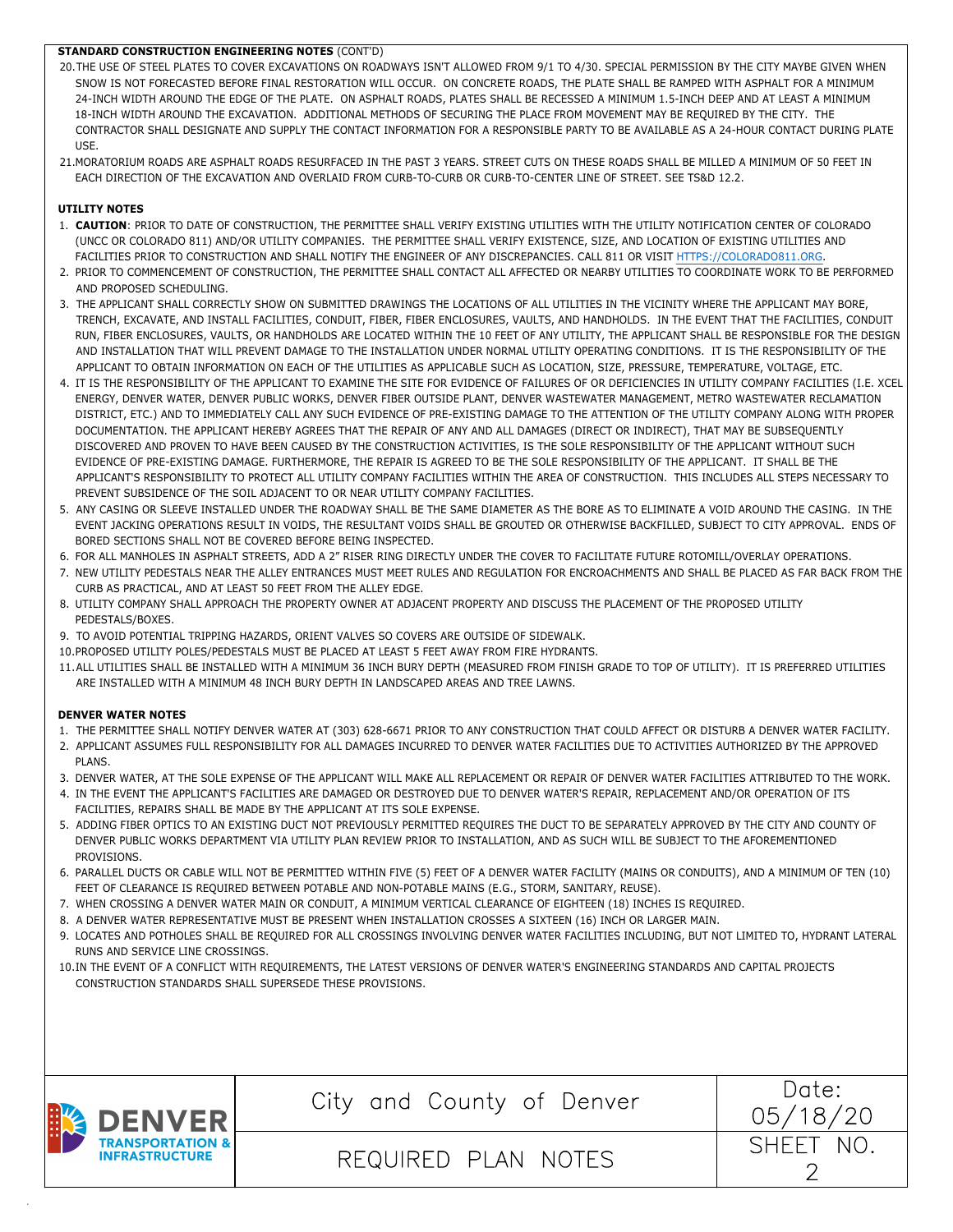## **DENVER FIBER OUTSIDE PLANT NOTES**

- 1. BY APPROVAL OF THESE DRAWINGS, THE APPLICANT ACKNOWLEDGES THAT THE CITY AND COUNTY OF DENVER OPERATES ITS OWN OUTSIDE PLANT (OSP) FIBER OPTIC INFRASTRUCTURE THROUGHOUT THE CITY, AND THAT SAID INFRASTRUCTURE SERVES TO PROMOTE THE HEALTH, SAFETY, AND WELFARE OF THE CITY. SAID FACILITIES ARE CRITICAL TO CITY OPERATIONS, ARE CONTINUALLY BEING ENHANCED AND EXTENDED, AND CANNOT BE DISTURBED.
- 2. APPLICANT ASSUMES FULL RESPONSIBILITY FOR ALL DAMAGES INCURRED TO THE DENVER FIBER OSP INFRASTRUCTURE DUE TO ACTIVITIES AUTHORIZED BY THE APPROVED PLANS.
- 3. IF DAMAGE OCCURS TO THE DENVER FIBER OSP THE APPLICANT MUST IMMEDIATELY CONTACT TRANSPORTATION OPERATIONS AT 720-865-4000. INITIAL RESTORATION MUST BE COMPLETED WITHIN A MAXIMUM OF 24 HOURS.
- 4. DENVER FIBER OSP STAFF OR APPROVED PERMITTEE, AT THE SOLE EXPENSE OF THE APPLICANT, WILL MAKE ALL REPLACEMENT OR REPAIR OF DENVER FIBER OSP CABLING INFRASTRUCTURE ATTRIBUTED TO THE WORK.
- 5. IF DURING REPAIR DAMAGE IS SUSTAINED TO ANY OTHER INFRASTRUCTURE, REPAIRS SHALL BE MADE AT THE SOLE EXPENSE OF THE APPLICANT.
- 6. ADDITIONAL EMPTY CONDUIT MAY BE REQUIRED BY THE CITY TO BE INSTALLED BY THE APPLICANT, AT THE SOLE EXPENSE OF THE APPLICANT, AND ACKNOWLEDGED ON THESE DRAWINGS, IF DEEMED APPROPRIATE TO ADVANCE CITY OSP PURPOSES.
- 7. LOCATES AND POTHOLES SHALL BE REQUIRED FOR ALL CROSSINGS INVOLVING ALL DENVER FIBER OSP CABLING INFRASTRUCTURE INCLUDING BUT NOT LIMITED TO ACCESS VAULTS AND CONDUIT. CONTACT COLORADO 811 FOR OSP FACILITY LOCATES.

# **DENVER PARKS NOTES**

- 1. PARK LANDS AND DESIGNATED PARKWAYS ARE PRIMARY COMMUNITY AND NEIGHBORHOOD AMENITY FEATURES THAT DEFINE COMMUNITY CHARACTER, SUPPORTS PUBLIC USE, ENHANCES MANAGEMENT OF AIR AND WATER AND PROMOTES ENVIRONMENTAL HEALTH. IN CONSIDERATION OF THE SIGNIFICANCE OF THESE AREAS AS PUBLIC AMENITIES, DENVER PARKS UTILITY POLICY LIMITS SURFACE AND SUBSURFACE UTILITIES ON PARK LANDS AND PARKWAYS AND PUBLIC ROW ADJACENT TO THEM.
- 2. UTILITY CORRIDOR ALIGNMENTS, SURFACE BOXES AND TRANSMISSION POLES SHALL AVOID BEING PLANNED ON OR UNDER PARK LANDS, DESIGNATED PARKWAYS, OR PUBLIC ROW ADJACENT TO PARK LANDS.
- 3. UTILITY CORRIDOR ALIGNMENTS AND SURFACE BOXES LOCATED ON PARKS LANDS AND DESIGNATED PARKWAYS SHOULD BE AVOIDED. ANY UTILITY CORRIDOR ALIGNMENT LOCATED ON PARKS LAND OR DESIGNATED PARKWAYS SHALL BE COORDINATED WITH DENVER PARKS.
- 4. UTILITY CORRIDOR ALIGNMENTS AND SURFACE BOXES LOCATED IN PUBLIC ROW ADJACENT TO PARKS LAND SHALL LOCATED ACROSS THE STREET FROM PARKS LANDS IF POSSIBLE. IF UTILITY CORRIDOR ALIGNMENT CAN NOT BE LOCATED ACROSS THE STREET FROM PARK LANDS, THE UTILITY CORRIDOR ALIGNMENT AND ALL SURFACE BOX LOCATIONS ADJACENT TO PARKS LANDS SHALL BE COORDINATED WITH DENVER PARKS.

## **ENVIRONMENTAL NOTES**

- 1. REGULATED ASBESTOS CONTAMINATED SOILS (RACS) MAY BE ENCOUNTERED IN BUILDING DEBRIS THROUGHOUT THE CITY DURING EXCAVATION. ALL RACS MUST BE MANAGED, DOCUMENTED, AND DISPOSED IN ACCORDANCE WITH STATE REGULATIONS PERTAINING TO SOLID WASTE SITES AND FACILITIES, SECTION 5 -ASBESTOS WASTE MANAGEMENT. STATE REGULATIONS REQUIRE ANY DISTURBED DEBRIS BE CHARACTERIZED TO DETERMINE APPLICABILITY OF THE REGULATION. THE CONTRACTOR IS RESPONSIBLE FOR PROVIDING COMPETENT TRAINED PERSONNEL CAPABLE OF IDENTIFYING RACS IN DEBRIS AND HAVING ACCESS TO AN ONSITE CERTIFIED ASBESTOS BUILDING INSPECTOR (CABI) IN CASE OF RACS DISCOVERY.
- 2. CONTRACT OR SHALL TAKE REASONABLE MEASURES TO PREVENT PARTICULATE MATTER FROM BECOMING AIRBORNE AND TO PREVENT THE VISIBLE DISCHARGE OF FUGITIVE PARTICULATE EMISSIONS BEYOND THE PROPERTY LINE FROM WHICH THE EMISSIONS ORIGINATE. THE MEASURES TAKEN MUST BE EFFECTIVE AT ALL TIMES ON THE SITE, INCLUDING PERIODS OF INACTIVITY SUCH AS EVENINGS, WEEKENDS, AND HOLIDAYS AS WELL AS ANY OTHER PERIOD OF INACTIVITY.
- 3. DURING ANY SOIL DISTURBING ACTIVITIES, IF UNKNOWN/UNIDENTIFIED UNDERGROUND STORAGE TANKS, DRUMS, ODOROUS SOIL, STAINED SOIL, ASBESTOS-CEMENT PIPE (TRANSIT), BUILDING DEBRIS, OR WASTE MATERIALS ARE ENCOUNTERED, CONTRACTOR SHALL IMMEDIATELY STOP WORK IN THE AREA OF THE DISCOVERY UNTIL DENVER DEPARTMENT OF PUBLIC HEALTH AND ENVIRONMENT (DDPHE) MAKES A DETERMINATION OF HOW TO PROCEED. CONTRACTOR SHALL IMMEDIATELY NOTIFY DDPHE OF THE DISCOVERY AT (720) 460-8376.
- 4. ANY SOIL EXCAVATED AND REUSED ON THE PROPERTY OR IMPORTED TO THE PROPERTY MUST MEET APPLICABLE SOIL REUSE ACCEPTANCE CRITERIA AS EXPLAINED IN THE DDPHE OCTOBER 10, 2017 MEMORANDUM TITLED "GUIDANCE FOR REUSE OF SOIL ON CITY PROJECTS" LOCATED ON THE DENVER DDPHE WEBSITE UNDER THE "ABOUT" TAB FOR ENVIRONMENTAL REVIEW AND

ASSESSMENT: HTTPS://WWW.DENVERGOV.ORG/CONTENT/DENVERGOV/EN/ENVIRONMENTAL-HEALTH/ENVIRONMENTAL-QUALITY/LAND-USE-ANDPLANNING.HTML

- 5. THE CONTRACTOR SHALL DIRECT NON-RECYCLABLE, NON-HAZARDOUS WASTES FROM CITY-OWNED OR CONTROLLED PROPERTY OR FACILITIES TO THE DENVER ARAPAHOE DISPOSAL SITE (DADS) LANDFILL FOR DISPOSAL, FOLLOWING THE REQUIREMENT AND PROCEDURAL GUIDANCE PER CITY EXECUTIVE ORDER 115. LABORATORY ANALYTICAL RESULTS WILL BE REQUIRED PRIOR TO DADS ACCEPTANCE FOR SOIL AND POSSIBLY OTHER MATERIALS. EARLY TESTING IS RECOMMENDED; DDPHE CAN ASSIST. CONTACT DDPHE AT (720) 865-5448 WITH QUESTIONS.
- 6. NOISE CONTROL. ALL NOISE CAUSED BY CONSTRUCTION OF, OR RESULTING FROM COMPLETED PROJECTS, MUST COMPLY WITH DENVER'S NOISE ORDINANCE, DENVER REVISED MUNICIPAL CODE CHAPTER 36 "NOISE CONTROL". EXEMPTED HOURS FOR CONSTRUCTION IN THE CITY AND COUNTY OF DENVER ARE FROM 7 AM TO 9 PM MONDAY THROUGH FRIDAY AND 8 AM TO 5 PM ON SATURDAYS AND SUNDAYS. IF THERE IS A NEED TO WORK OUTSIDE OF THE EXEMPTED HOURS: 1) THE CONTRACTOR SHALL REQUEST A VARIANCE, AND 2) THE VARIANCE PROCESS NEEDS TO BE STARTED A MINIMUM OF THREE MONTHS PRIOR TO THE DESIRED START DATE. ANY QUESTIONS SHOULD BE DIRECTED TO DDPHE COMMUNITY NOISE PROGRAM AT (720) 865-5410.



City and County of Denver  $\begin{array}{|c|c|c|c|c|}\n\hline\n\text{City and County of Denver} & \pi\text{ (18)}\n\end{array}$ 



REQUIRED PLAN NOTES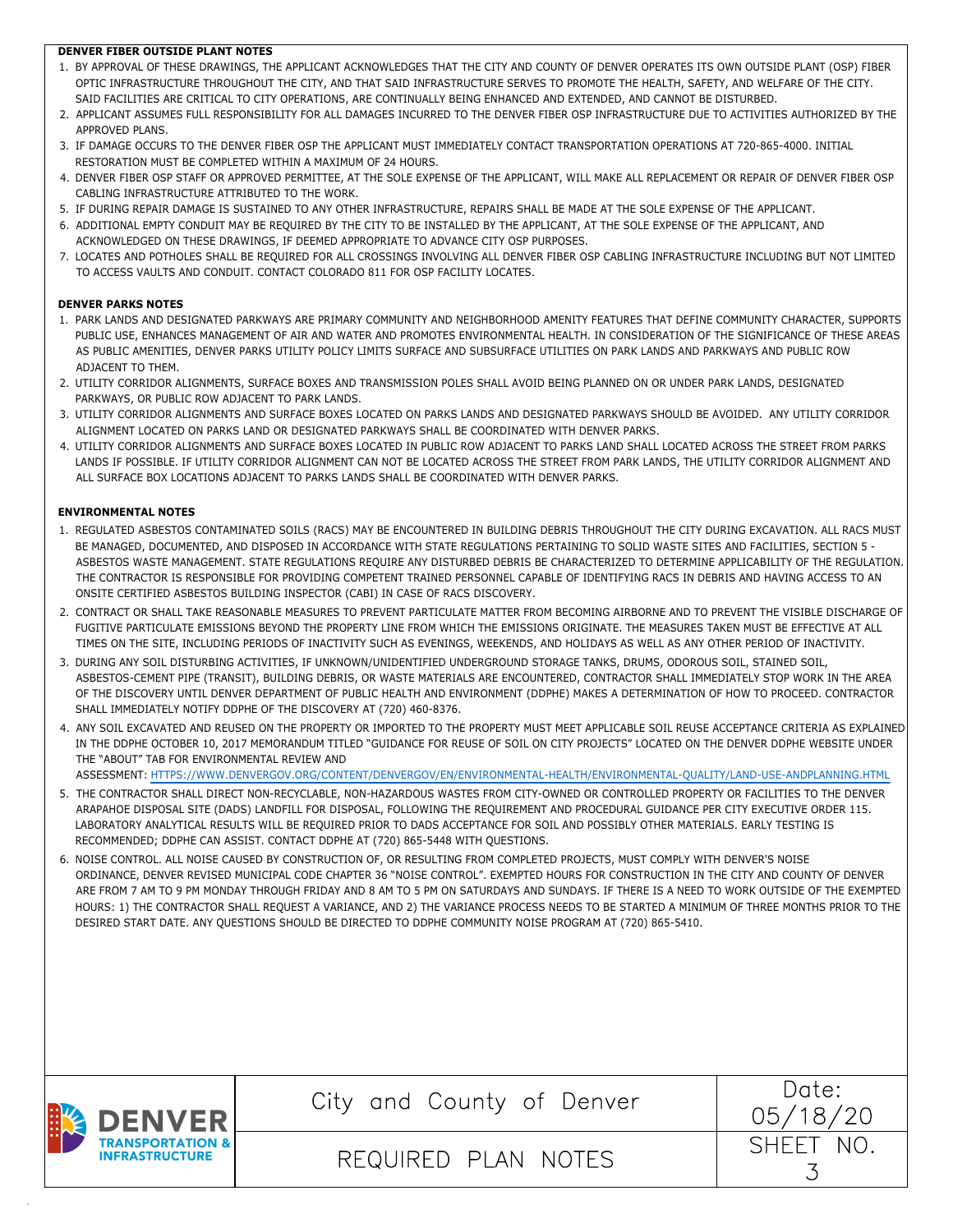#### **EROSION CONTROL NOTES**

 THE OWNER, SITE DEVELOPER, CONTRACTOR AND/OR THEIR AUTHORIZED AGENTS SHALL ENSURE THAT ALL POTENTIAL POLLUTANTS GENERATED DURING DEMOLITION OR CONSTRUCTION WORK ASSOCIATED WITH THIS PROJECT, BE PREVENTED FROM DISCHARGE TO STORMWATER CONVEYANCE SYSTEMS IN THE VICINITY OF THIS PROJECT SITE IN ACCORDANCE WITH THE FOLLOWING:

- 1. THE OWNER, SITE DEVELOPER, CONTRACTOR AND/OR THEIR AUTHORIZED AGENTS SHALL PREVENT SEDIMENT, DEBRIS AND ALL OTHER POLLUTANTS FROM ENTERING THE STORM SEWER SYSTEM DURING ALL DEMOLITION, EXCAVATION, TRENCHING, BORING, GRADING, OR OTHER CONSTRUCTION OPERATIONS THAT ARE PART OF THIS PROJECT. THE OWNER, SITE DEVELOPER, CONTRACTOR AND/OR THEIR AUTHORIZED AGENTS SHALL BE HELD RESPONSIBLE FOR REMEDIATION OF ANY ADVERSE IMPACTS TO THE MUNICIPAL SEPARATE STORM SEWER SYSTEM, RECEIVING WATERS, WATERWAYS, WETLANDS, AND OR OTHER PUBLIC OR PRIVATE PROPERTIES, RESULTING FROM WORK DONE AS PART OF THIS PROJECT.
- 2. THE OWNER, SITE DEVELOPER, CONTRACTOR AND/OR THEIR AUTHORIZED AGENTS SHALL REMOVE ALL SEDIMENT, MUD, CONSTRUCTION DEBRIS, OR OTHER POTENTIAL POLLUTANTS THAT MAY HAVE BEEN DISCHARGED TO OR, ACCUMULATE IN THE FLOW LINES OF STORM DRAINAGE APPURTENANCES, AND PUBLIC RIGHTS OF WAYS OF THE CITY AND COUNTY OF DENVER, AS A RESULT OF CONSTRUCTION ACTIVITIES ASSOCIATED WITH THIS PROJECT. ALL REMOVALS SHALL BE CONDUCTED IN A TIMELY MANNER.
- 3. THE OWNER, SITE DEVELOPER, CONTRACTOR AND/OR THEIR AUTHORIZED AGENTS SHALL INSURE THAT ALL LOADS OF CUT AND FILL MATERIAL IMPORTED TO OR EXPORTED FROM THIS SITE SHALL BE PROPERLY COVERED TO PREVENT LOSS OF THE MATERIAL DURING TRANSPORT ON PUBLIC RIGHTS OF WAY. (SEC.49-552; REVISED MUNICIPAL CODE).
- 4. THE USE OF REBAR TO ANCHOR BEST MANAGEMENT PRACTICES, OTHER THAN PORTABLE TOILETS, IS PROHIBITED.
- 5. THE OWNER, SITE DEVELOPER, CONTRACTOR AND/OR THEIR AUTHORIZED AGENTS SHALL IMPLEMENT THE FOLLOWING BEST MANAGEMENT PRACTICES (BMPS) ON SITE DURING CONSTRUCTION:
	- A) VEHICLE TRACKING CONTROL: THIS BMP IS REQUIRED AT ALL ACCESS POINTS FOR INGRESS/EGRESS FROM OFF-SITE IMPERVIOUS SURFACES TO CONSTRUCTION SITE PERVIOUS AREAS THAT ARE USED BY VEHICULAR TRAFFIC OR CONSTRUCTION EQUIPMENT.
	- B) INLET PROTECTION: THIS BMP IS REQUIRED ON ALL EXISTING OR PROPOSED STORM SEWER INLETS IN THE VICINITY OF THE CONSTRUCTION SITE THAT MAY RECEIVE SITE RUNOFF. THE BMP MUST BE APPROPRIATE TO THE TYPE OF STORM INLET AND APPROPRIATE FOR THE GROUND SURFACE AT THE INLET.
	- C) INTERIM SITE STABILIZATION: THIS BMP IS REQUIRED TO PROVIDE A MEASURE FOR PREVENTING THE DISCHARGE OF SEDIMENT FROM CONSTRUCTION SITES WHERE OVERLOT GRADING OR OTHER SITE DISTURBANCE HAS OCCURRED. THIS BMP IS PARTICULARLY NECESSARY ON SITES WHERE CONSTRUCTION ACTIVITIES/DISTURBANCE WILL BE LIMITED TO SMALL AREAS OF THE PROJECT SITE. ACCEPTABLE BMPS INCLUDE:
		- i. PRESERVING EXISTING VEGETATION
		- ii. SEEDING AND PLANTING
		- iii. MULCHING
		- iv. MULCHING AND SEEDING
		- v. TEMPORARY/PERMANENT RE-VEGETATION OPERATIONS
		- vi. CHEMICAL SOIL STABILIZER APPLICATION (REQUIRES WMD APPROVAL)
	- D) WASTE MANAGEMENT/CONTAINMENT: THIS BMP REQUIRES THAT ALL CONSTRUCTION WASTES, FUELS, LUBRICANTS, CHEMICAL WASTES, TRASH, SANITARY WASTES, CONTAMINATED SOILS OR DEBRIS SHALL BE CONTAINED ON SITE, PROTECTED FROM CONTACT WITH PRECIPITATION OR SURFACE RUNOFF, PERIODICALLY REMOVED FROM THE CONSTRUCTION SITE, AND PROPERLY DISPOSED OF.
	- E) SPILL PREVENTION /CONTAINMENT: THIS BMP DEFINES THE MEASURES PROPOSED FOR PREVENTING, CONTROLLING, OR CONTAINING SPILLS OF FUEL, LUBRICANTS, OR OTHER POLLUTANTS; AND PROTECTING POTENTIAL POLLUTANTS FROM CONTACT WITH PRECIPITATION OR RUNOFF.
	- F) CHUTE WASHOUT CONTAINMENT: WATER USED IN THE CLEANING OF CEMENT TRUCK DELIVERY CHUTES SHALL BE DISCHARGED INTO A PREDEFINED, BERMED CONTAINMENT AREA ON THE JOB SITE. THE REQUIRED CONTAINMENT AREA IS TO BE BERMED SO THAT WASH WATER IS TOTALLY CONTAINED. WASH WATER DISCHARGED INTO THE CONTAINMENT AREA SHALL BE ALLOWED TO INFILTRATE OR EVAPORATE. DRIED CEMENT WASTE IS REMOVED FROM THE CONTAINMENT AREA AND PROPERLY DISPOSED OF.
		- i. THE DIRECT OR INDIRECT DISCHARGE OF WATER CONTAINING WASTE CEMENT TO THE STORM SEWER SYSTEM IS PROHIBITED (SEC.56-102A, C; REVISED MUNICIPAL CODE, CITY AND COUNTY OF DENVER).
	- G) SWEEPING: THIS BMP REQUIRES THAT IMPERVIOUS SURFACES WHICH ARE ADJACENT TO OR CONTAINED WITHIN CONSTRUCTION SITES BE SWEPT ON A DAILY BASIS OR AS NEEDED DURING THE DAY WHEN SEDIMENT AND OTHER MATERIALS ARE TRACKED OR DISCHARGED ON TO THEM. EITHER SWEEPING BY HAND OR USE OF STREET SWEEPERS IS ACCEPTABLE. STREET SWEEPERS USING WATER WHILE SWEEPING IS PREFERRED IN ORDER TO MINIMIZE DUST. FLUSHING OFF PAVED SURFACES WITH WATER IS PROHIBITED.
	- H) PERIMETER CONTROL: THIS BMP REQUIRES THAT A CONSTRUCTION SITE INSTALL A PERIMETER CONTROL MEASURE ALONG THE EDGE OF THE CONSTRUCTION SITE, TO PREVENT, OR

FILTER THE DISCHARGE OF SURFACE RUNOFF FROM THE CONSTRUCTION SITE. THE TYPE OF PERIMETER CONTROL USED SHALL BE DETERMINED BASED ON-SITE CONDITIONS AND LOCATION. MAINTENANCE AND REPAIR OF THE CONTROL MEASURE SHALL OCCUR AS NEEDED, IN A TIMELY MANNER. I) STOCK PILES: SOILS THAT WILL BE STOCKPILED FOR MORE THAN THIRTY (30) DAYS SHALL BE PROTECTED FROM WIND AND WATER EROSION WITHIN

- FOURTEEN (14) DAYS OF STOCKPILE CONSTRUCTION. STABILIZATION OF STOCKPILES LOCATED WITHIN 100 FEET OF RECEIVING WATERS, OR WITH SLOPES 3 TO 1 OR GREATER SHALL BE COMPLETED WITHIN SEVEN (7) DAYS FOLLOWING STOCKPILE CONSTRUCTION. STABILIZATION AND PROTECTION OF THE STOCKPILE MAY BE ACCOMPLISHED BY ANY OF THE FOLLOWING: MULCHING, TEMPORARY/PERMANENT REVEGETATION OPERATIONS, CHEMICAL SOIL STABILIZER APPLICATION (REQUIRES DENVER DOTI APPROVAL), OR EROSION CONTROL MATTING/GEOTEXTILES. IF STOCKPILES ARE LOCATED WITHIN 100 FEET OF RECEIVING WATERS, A DRAINAGEWAY OR THE SITE PERIMETER, ADDITIONAL SEDIMENT CONTROLS SHALL BE REQUIRED.
- J) SAW CUTTING OPERATIONS: THE CONTRACTOR SHALL PROTECT ALL STORM SEWER FACILITIES ADJACENT TO ANY LOCATION WHERE PAVEMENT CUTTING OPERATIONS INVOLVING WHEEL CUTTING, SAW CUTTING, OR ABRASIVE WATER JET CUTTING ARE TO TAKE PLACE. THE CONTRACTOR SHALL REMOVE AND PROPERLY DISPOSE OF ALL WASTE PRODUCTS GENERATED BY SAID CUTTING OPERATIONS ON A DAILY BASIS OR AS NEEDED THROUGHOUT THE WORK DAY. THE DISCHARGE OF ANY WATER CONTAMINATED BY WASTE PRODUCTS FROM CUTTING OPERATIONS TO THE STORM SEWER SYSTEM IS PROHIBITED. (SEC.56-102A, C; REVISED MUNICIPAL CODE, CITY AND COUNTY OF DENVER).
- K) STRUCTURAL CONTROLS: DEVELOPMENT SITES THAT ARE REQUIRED TO PROVIDE DETENTION AND WATER QUALITY ENHANCEMENT FACILITIES FOR STORM RUNOFF NEED TO INSTALL THE DETENTION FACILITIES EARLY IN THE CONSTRUCTION BUILD-OUT OF THE SITE. PROJECTS THAT ARE USING UNDERGROUND DETENTION ARE REQUIRED TO INSTALL A PRETREATMENT STRUCTURE(S) OR SEDIMENTATION BASIN(S) AS A MEANS OF TREATING POTENTIALLY POLLUTED STORM WATER PRIOR TO ENTERING THE DETENTION STRUCTURE. USE OF THESE STRUCTURES IS REQUIRED FOR ENTRAPPING SEDIMENT AND CONSTRUCTION DEBRIS DURING THE ACTIVE CONSTRUCTION PHASE OF THE PROJECT. A NARRATIVE SECTION OF A MANAGEMENT PLAN SHOULD ADDRESS OPERATION AND MAINTENANCE OF THE STRUCTURAL CONTROLS BEING USED AS AN ACTIVE CONSTRUCTION BMP.
- 6. EROSION AND SEDIMENT CONTROL 'BEST MANAGEMENT PRACTICES' SHALL BE MAINTAINED AND KEPT IN EFFECTIVE OPERATING CONDITION FOR THE DURATION OF THIS PROJECT. ALL NECESSARY MAINTENANCE AND REPAIR SHALL BE COMPLETED IMMEDIATELY UPON DISCOVERY OF ANY DEFICIENCY OR DEFECT.

|  | DENVER                | City and County of Denver          | Date:<br>/18/20<br>057 |
|--|-----------------------|------------------------------------|------------------------|
|  | <b>INFRASTRUCTURE</b> | JIRED PLAN<br><b>NOTES</b><br>REQU | CHEE.                  |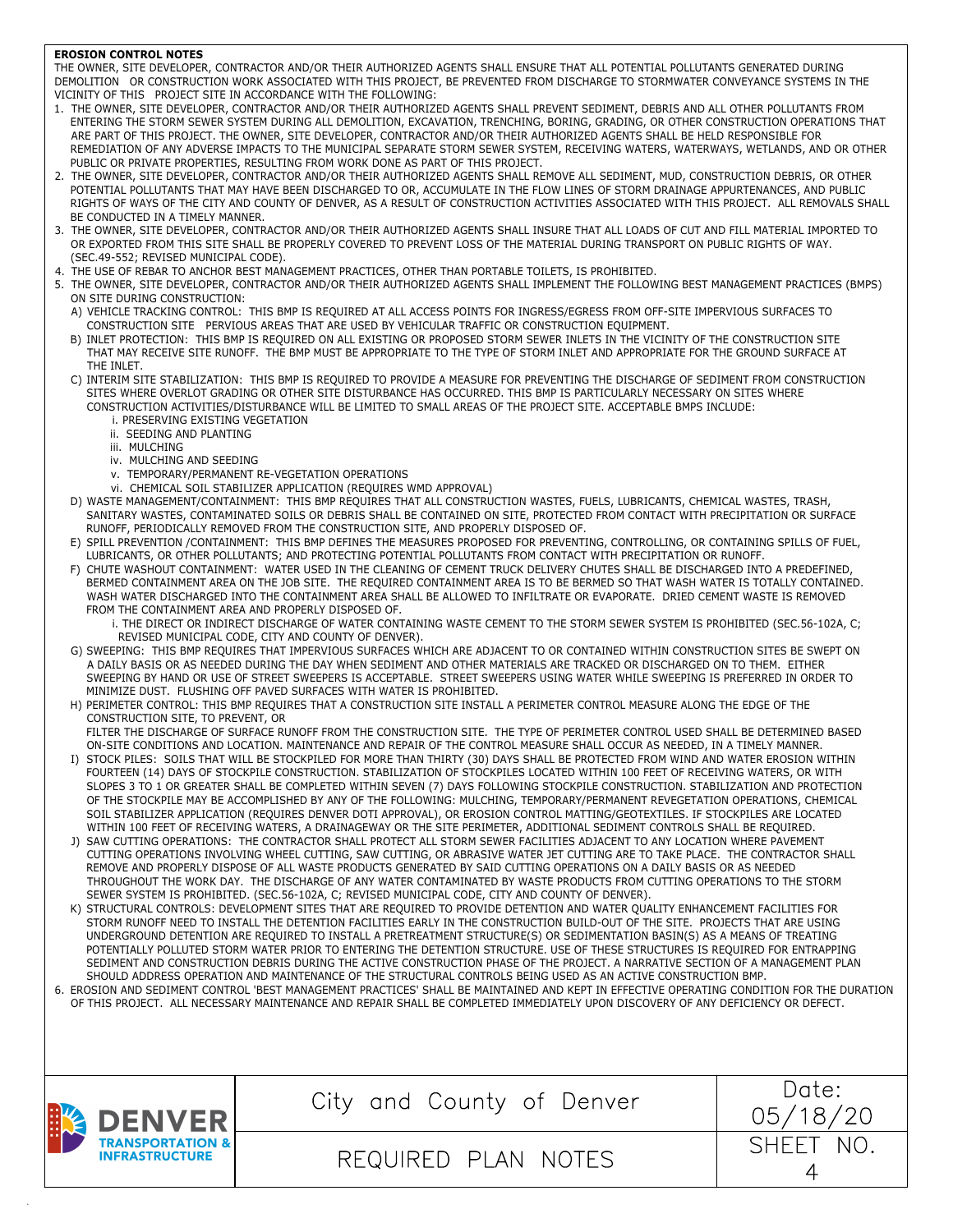# **OFFICE OF THE FORESTER UTILITY PLAN NOTES**

- 1. UTILITY PROJECTS THAT DO NOT GO THROUGH THE OFFICE OF THE CITY FORESTER (OCF) REVIEW PROCESS OR DO NOT RECEIVE OCF APPROVAL; OCF RESERVES THE RIGHT TO PLANT IN THE PRW AND CANNOT BE HELD LIABLE FOR ANY DAMAGE THAT OCCURS TO UTILITY WITHIN PRW WHERE UTILITY IS NOT PLACED AT A MINIMUM DEPTH OF 36 INCHES.
- 2. OCF RESERVES THE RIGHT TO DECLARE UNENCUMBERED SPACE IN THE PRW FOR FUTURE AND REPLACEMENT PRW TREES. SHOULD THESE AREAS BE VIOLATED BY ANY UTILITY, THE UTILITY OWNER SHALL (RE)MOVE UTILITY AT OWNER'S EXPENSE.
- 3. THE CONTRACTOR SHALL NOT CUT, PRUNE, PLANT, REMOVE, INJECT OR SPRAY TREES OR OTHER LANDSCAPING ELEMENTS WITHIN ROW, UNLESS SUCH WORK IS OTHERWISE SPECIFIED ON THE APPROVED PLANS OR RECEIVES PRIOR WRITTEN AUTHORIZATION FROM THE OCF.
- 4. ANY DISTURBED LANDSCAPING WILL BE REPLACED TO EQUAL OR BETTER CONDITION THAN THAT WHICH EXISTED PRIOR TO WORK.
- 5. SEEDING, SODDING, AND PLANTING SHALL BE AS SPECIFIED OR OTHERWISE APPROVED BY THE CITY. CONSTRUCTION, MAINTENANCE, AND WATERING REQUIREMENTS SHALL CONFORM TO THE CITY STANDARD SPECIFICATIONS. WHERE LANDSCAPE RESTORATION MUST BE DELAYED DUE TO SEASONAL REQUIREMENTS, A SEPARATE PERMIT MAY AUTHORIZE SUCH WORK.
- 6. THE CITY REQUIRES COMPLIANCE WITH THE FOLLOWING WHEN WORK IS NECESSARY AND/OR REQUIRED ADJACENT TO TREES IN THE PRW OR OTHER PUBLIC SPACES:

A) TREE PROTECTION ZONE (TPZ) IS THE AREA EQUAL TO 1.5 FEET PER 1-INCH DIAMETER TREE MEASURED AT 4.5 FEET ABOVE GRADE OR THE DRIPLINE OF THE TREE, WHICHEVER IS GREATER.

- i. TPZ FENCING SHALL BE ESTABLISHED PRIOR TO WORK COMMENCING, SEE TREE PROTECTION DETAIL AVAILABLE ON WEBSITE
- ii. ALL WORK WITHIN TPZ MUST BE AUTHORIZED IN WRITING BY OCF, INCLUDING BUT NOT LIMITED TO:
	- a. ENTRANCE AND/OR ACCESS
	- b. MOVING, RESIZING, REMOVING, OR ALTERING IN ANY MANNER
	- c. STORAGE OF SOILS/MATERIALS/DEBRIS/EQUIPMENT
	- d. CHANGES IN GRADE
- iii. ALL PIT LOCATIONS MUST BE STAKED AND APPROVED PRIOR TO AN EXCAVATION.

iv. EXCAVATION; INCLUDING BUT NOT LIMITED TO TRENCHING, POTHOLING, BORE PITS, AND HANDHOLE INSTALLATION; SHALL NOT OCCUR WITHIN THE TPZ WITHOUT PRIOR WRITTEN AUTHORIZATION FROM OCF AND VERIFYING LOCATION OF EXISTING ROOTS THAT MAY BE IMPACTED BY EXCAVATION:

a. APPROVED ROOT DISCOVERY METHODS INCLUDE: HAND WORK, PNEUMATIC EXCAVATION, GROUND PENETRATING RADAR, OR OTHER OCF APPROVED METHOD.

b. ADJUST THE ROUTE TO AVOID ROOTS AS MUCH AS POSSIBLE.

c. ROOTS 2 INCHES IN DIAMETER AND LARGER SHALL NOT BE CUT, PRUNED, SEVERED, OR DAMAGED. IF CONFLICT ARISES, CONTRACTOR MUST CONTACT OCF PRIOR TO CONTINUANCE OF WORK.

- i. ROOTS OF ANY SIZE SHALL BE PRUNED PRIOR TO EXACTION TO MINIMIZE DAMAGE FROM RIPPING OR TEARING
- d. MINIMIZE THE WORK PIT TO NO WIDER THAN THE TRENCH.
- e. STORE SOIL OPPOSITE THE TREE SIDE OF THE TRENCH.
- f. BACKFILL QUICKLY AND CLEANLY, AND WATER ROOTS DEEPLY.

g. EXPOSED ROOTS MUST BE KEPT MOIST AT ALL TIMES. COVER EXPOSED ROOTS WITH BURLAP OR OTHER MATERIAL THAT WILL HOLD MOISTURE AGAINST EXPOSED ROOTS.

v. TUNNELING/DIRECTIONAL BORING MUST BE AT LEAST 36 INCHES BELOW GRADE, 48 INCHES PREFERRED.

a. FINAL DEPTH OF INSTALLED UTILITY MUST BE AT A MINIMUM OF 36 INCHES BELOW FINAL GRADE. DUE TO THE INABILITY TO CONSISTENTLY MAINTAIN ACCURATE BORING DEPTHS, IT IS STRONGLY RECOMMENDED TO TARGET A DEPTH OF 48 INCHES TO ENSURE NO VIOLATION OF THE 36-INCH MINIMUM DEPTH OCCURS. THE CITY MAY ORDER THE LOWERING OF INSTALLED UTILITIES WHEN THEY ARE DISCOVERED NOT TO BE DEEPER THAN THE 36-INCH MINIMUM.

B) THE CRITICAL ROOT ZONE (CRZ) IS THE AREA WITHIN THE TPZ AND EQUAL TO 1 LINEAR FOOT RADIUS PER 1-INCH DIAMETER OF TREE TRUNK MEASURED AT 4.5 FEET ABOVE THE GROUND.

i. NO ROOT DISTURBANCE SHALL OCCUR WITHIN THIS AREA.

- a. IF NOT POSSIBLE, CONTRACTOR MUST MEET WITH OCF PERSONNEL ON SITE.
	- i. WHEN WORK OCCURS WITHIN CRZ, EXCAVATION MUST BE PERFORMED WITH HAND-TOOLS, PNEUMATIC EXCAVATION OR OTHER OCF APPROVED METHOD.

C) THE STRUCTURAL ROOT ZONE (SRZ) IS THE AREA WITHIN THE TPZ AND EQUAL TO 0.9 TIMES PER INCH DIAMETER OF THE TREE MEASURED AT 4.5 FEET ABOVE THE GROUND (0.9\*X).

i. NO ACTIVITY SHALL OCCUR WITHIN THIS ZONE WITH THE EXCEPTION OF DIRECTIONAL BORING AT A MINIMUM DEPTH OF 36 INCHES BELOW GRADE, 48 INCHES PREFERRED.

a. FINAL DEPTH OF INSTALLED UTILITY MUST BE AT A MINIMUM OF 36 INCHES BELOW FINAL GRADE. DUE TO THE INABILITY TO CONSISTENTLY MAINTAIN ACCURATE BORING DEPTHS, IT IS STRONGLY RECOMMENDED TO TARGET A DEPTH OF 48 INCHES TO ENSURE NO VIOLATION OF THE 36-INCH MINIMUM DEPTH OCCURS. THE CITY MAY ORDER THE LOWERING OF INSTALLED UTILITIES WHEN THEY ARE DISCOVERED NOT TO BE DEEPER THAN THE 36-INCH MINIMUM.

7. SHOULD ANY TREE DAMAGE OCCUR, CONTRACTOR SHALL CONTACT THE OCF IMMEDIATELY

A) OCF SHALL ISSUE AN ORDER DIRECTING THE RESPONSIBLE PARTY TO PRUNE, REMOVE, OR OTHERWISE TAKE SUCH ACTION AS IS NECESSARY TO REPAIR SAID DAMAGE

B) IF DAMAGE IS BEYOND REPAIR, THE RESPONSIBLE PARTY SHALL COMPENSATE THE CITY FOR THE LOST MONETARY VALUE OF THE TREE AND MAY INCLUDE REPLACEMENT

8. THE CITY & COUNTY OF DENVER TREE RETENTION AND PROTECTION SPECIFICATIONS MUST BE FOLLOWED. FOR A COPY OF THE TREE PROTECTION SPECIFICATIONS PLEASE CONTACT THE OFFICE OF THE CITY FORESTER AT (720) 913-0651 OR EMAIL AT FORESTRY@DENVERGOV.ORG

|  | DENVER<br><b>TRANSPORTATION &amp;</b><br><b>INFRASTRUCTURE</b> | City and County of Denver                   | Date:<br>/19 |
|--|----------------------------------------------------------------|---------------------------------------------|--------------|
|  |                                                                | OCF REQUIRED NOTES<br>UTILITY PLANS<br>AII. | SHEFT        |